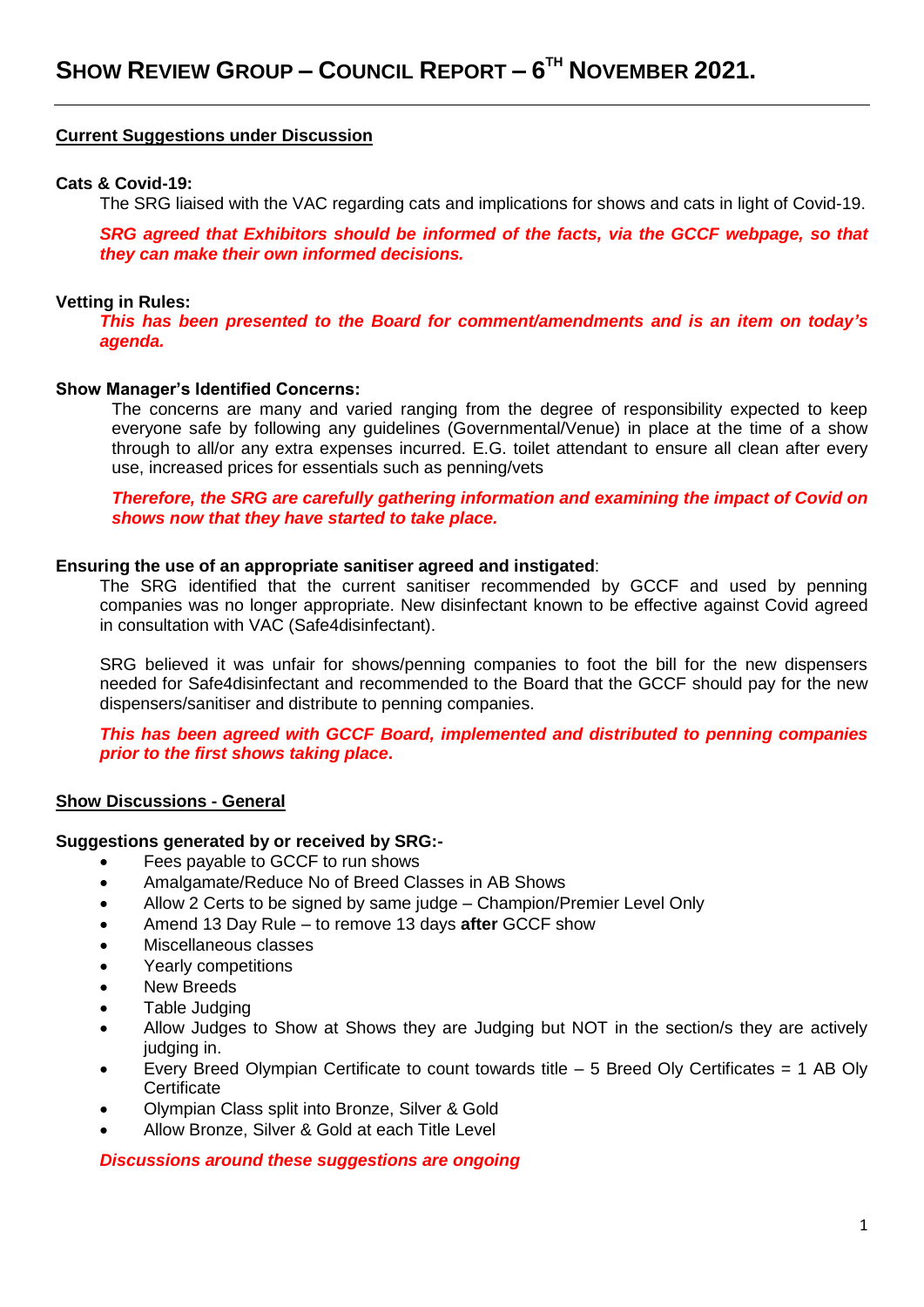## **Fees payable to GCCF to run shows:**

Are these still viable/relevant?

### **Amalgamate/Reduce number of Breed Classes at All Breed shows:**

Original proposal was only section 1. Although no official proposals to review other sections had been received, it was felt that ALL Sections should be reviewed. Data was collected from 42 All Breed shows for ALL Breed classes in ALL sections for 2018 & 2019

The SRG have sent a letter to all BAC's regarding the possibility of looking at reducing the number of breed classes at All Breed shows by amalgamating breed classes.

*SRG will consider any further actions when all BAC responses have been received.* 

### **Allow 2 Certificates to be signed by same Judge, Champion/Premier Level Only:**

Although the Original proposal was for all titles. The SRG agreed after consulting many SM's, Judges, Exhibitors that the proposal should be amended to Champion/Premier Level only.

## *Further discussion is intended*

### **13 Day Rule – Remove 13 days After a GCCF Show Rule:**

Some exhibitors have stated that they did not enter certain GCCF shows and entered other registries show the week after instead. Removing 13 days **After** from the rule would not allow any exhibits to show less than 13 days Before a GCCF show.

*Further discussion and consultation with VC required*

## **Allow Judges to show at shows they are contracted to judge at but not within any section they are actively judging in:**

SRG found no evidence that this would increase entry numbers. There is also the potential for the Judges exhibit to be rejected at vetting in and then no longer be able to judge at the show.

*Currently no further action is being considered by the SRG*

### **Olympian Certs at Breed/Specialist Shows (5 Breed Olys + 1 All Breed Oly)**

Similar proposal was rejected by a large majority at the July Council 2021 meeting.

### *SRG agreed not to recommend or put forward a further proposal along these lines to Council*

## **Olympian Class Split – Bronze, Silver & Gold:**

A request has been made for the Olympian class to be split into 3 classes. Most responses to this proposal have advised they believe this would cheapen, lower the standard, be demeaning to people who have already gained titles, cut competition, speed up ability to gain title meaning less show entries, could potentially lose exhibitors, increase shows costs with extra rosettes & judges.

*SRG agreed not to recommend or take this proposal any further.*

## **Bronze, Silver, Gold at Each Title Level:**

It was felt that the SCC proposal, approved at the July 2021 Council meeting, which allows cats to continue to be shown without being forced to compete for higher titles, negated the need for this suggestion to be considered further.

*The SRG agreed not to recommend or take this proposal any further.*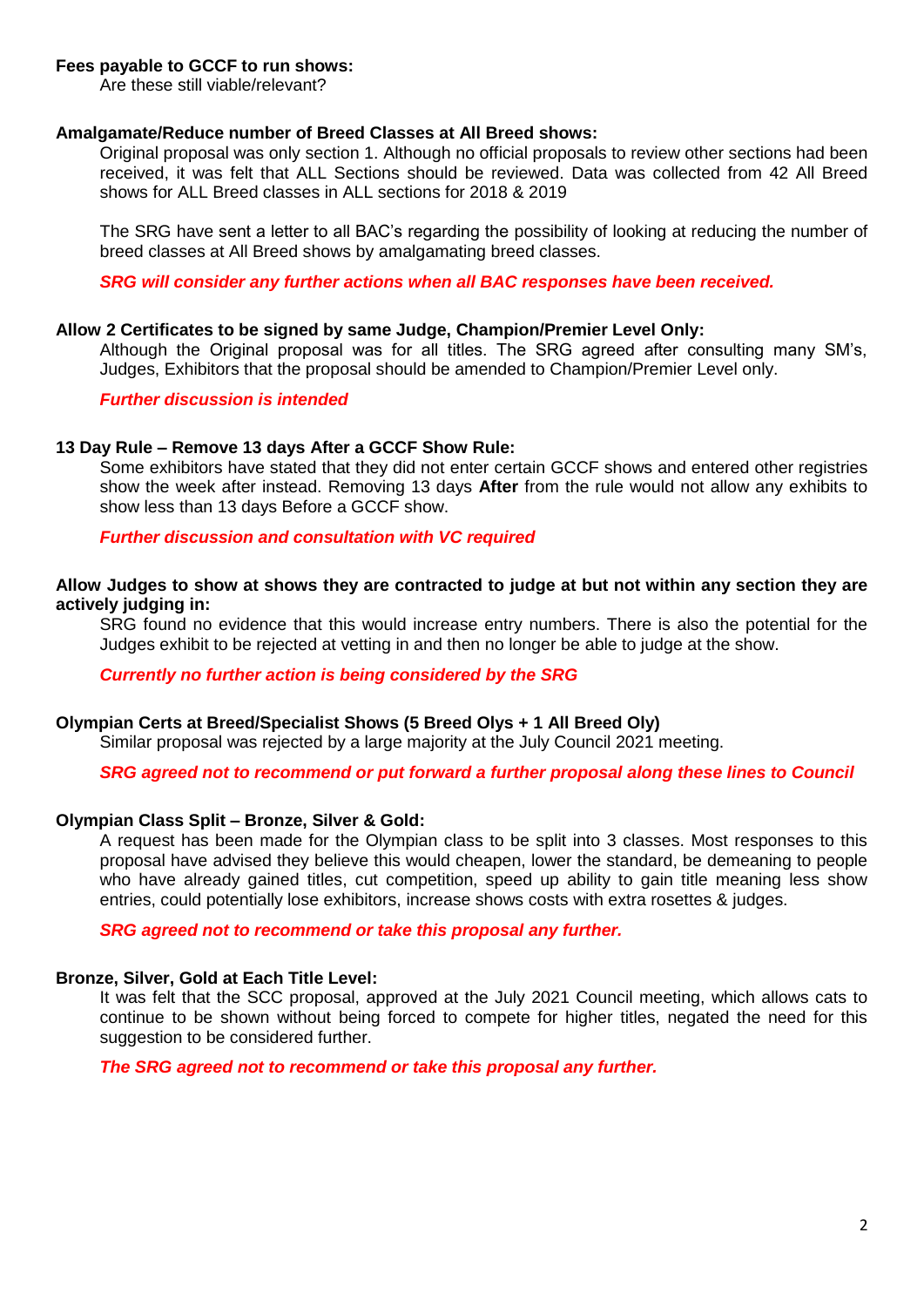## **Competitions – Yearly competitions:**

Previously held competitions (National/Crystal Clear & Royal Canin) reviewed and further data gathering to be undertaken. SRG supports yearly competitions, they would be a positive addition if done correctly.

**SRG agreed that GCCF Partners/Sponsors should be contacted to discuss the potential of** *sponsoring any yearly competitions.*

### **Miscellaneous Classes:**

It had been noted that there was a lot of discussion on social media about changing/reducing miscellaneous classes. The SRG have confirmed that this is already at the discretion of the SM's/Club's – they are free to offer what their exhibitors like.

It must be stressed that miscellaneous classes are *not mandatory*, exhibitors do not have to enter these classes.

## **New Breeds:**

The group is currently ascertaining which breeds we currently do not recognise and that, should they pass the GCCF stringent rules surrounding "wild" cat genes and/or health issues, may be accepted for registration.

## **Table Judging:**

Discussions are ongoing and we would be interested in any feedback from clubs that may have or will be looking to use this format at shows.

# **Other suggestions discussed:**

## **PJ's officiating at Shows:**

It was acknowledged that it can be difficult for SM's to invite single breed PJ's due to cost. This expense is dependent on area and total expenses incurred (travel/hotel). However, it was also acknowledged that if GCCF moved towards training by Grand/Imperial groups PJs' should find it easier to gain invitations.

*Further discussions in conjunction with the JASRG are ongoing.*

## **Anonymity:**

SRG discussed removing any rules regarding anonymity. It was felt that SM's/Club's should have more options on how to set up their shows (standard pen judging, table judging, allowing exhibitors to take exhibits for table judging)

### *Further discussion required.*

### **Show Management Training:**

Discussion held regarding the current training required to achieve SM qualification. The Group unanimously agreed that the current process to qualify as a SM is seriously outdated and needs urgent review.

### **Show Management Information:**

It was felt that the current website page for SM's is not fit for purpose. Information is outdated/wrong and currently in no particular order which is unhelpful and makes it difficult for people to find relevant information/rules and easy for people to miss important information/rules.

The SRG has carefully studied the current Show Managers and Judges lists and it is very evident that the information contained within this list is considerably out of date and needs to be updated as soon as possible.